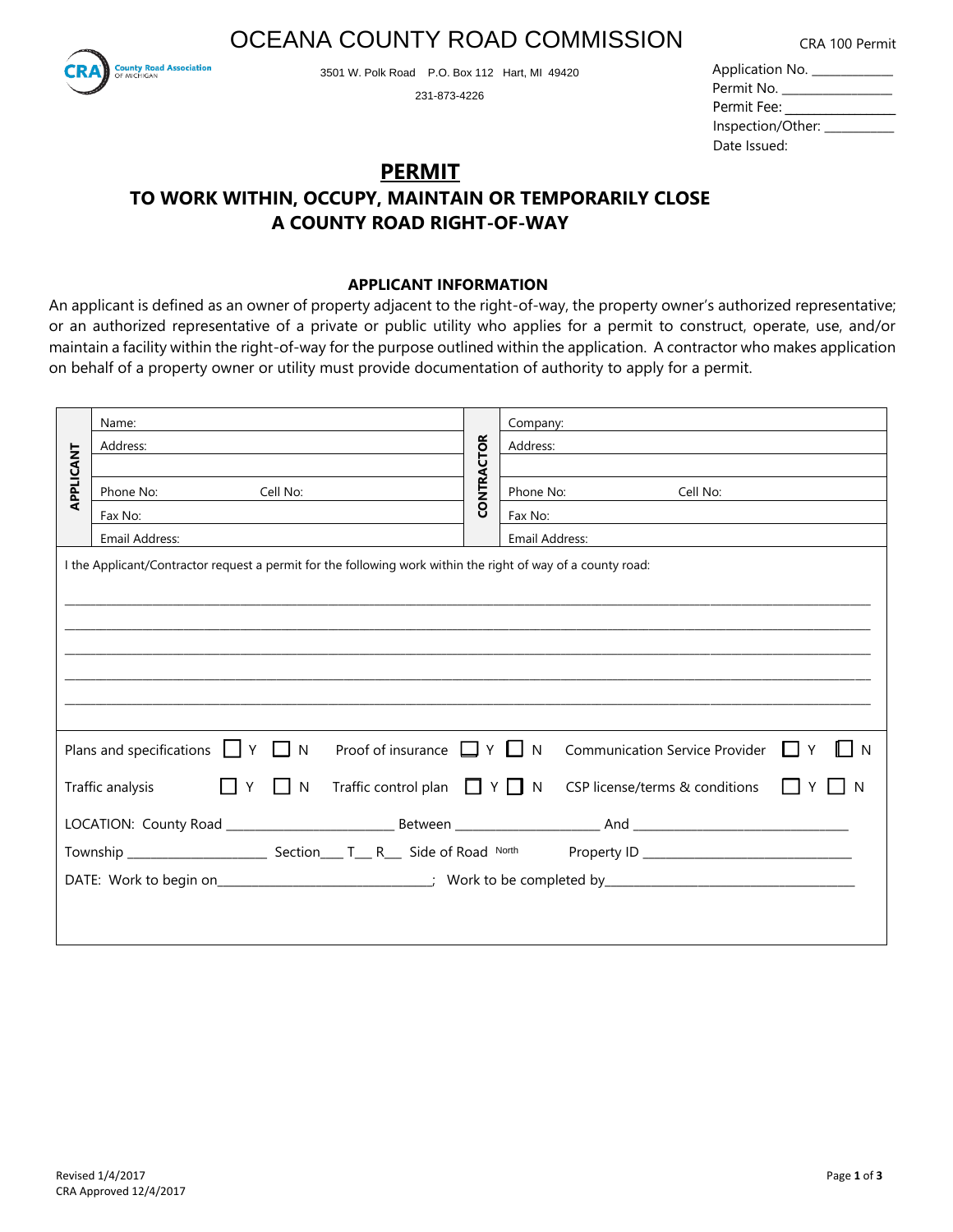# OCEANA COUNTY ROAD COMMISSION

3501 W. Polk Road P.O. Box 112 Hart, MI 49420

231-873-4226

|  |  | CRA 100 Permit |
|--|--|----------------|
|--|--|----------------|

| Application No.   |
|-------------------|
| Permit No.        |
| Permit fee: __    |
| Inspection/Other: |
| Date Issued:      |

## **PERMIT**

The term "Permit Holder" in the rules and regulations set forth on the reverse side hereof, refers to the applicant and the contractor, where applicable. By performing work under this permit, the Permit Holder acknowledges and agrees that this permit is subject to all the rules, regulations, terms and conditions set forth herein, including on the reverse side hereof. Failure to comply with any of said rules, regulations, terms and conditions shall render this permit NULL AND VOID.

| <b>REQUIREMENTS</b> | FEE TYPE               | <b>AMOUNT</b> | RECEIPT NO | <b>DATE</b> | Work Order No.: _______________         |                             |
|---------------------|------------------------|---------------|------------|-------------|-----------------------------------------|-----------------------------|
|                     |                        |               |            |             | Letter of Credit \$                     | $\Box$ $\vee$ $\Box$ $\vee$ |
|                     | <b>Application Fee</b> |               |            |             |                                         |                             |
|                     | Permit Fee             |               |            |             | Surety Bond<br>$\sim$                   | $\Box$ $\vee$ $\Box$ $\vee$ |
|                     | Inspection Fee         |               |            |             | <b>Retainer Letter</b>                  | Y □ N<br>П                  |
|                     | Bond                   |               |            |             | Approved Plans on File                  | $\Box$ $\vee$ $\Box$ $\vee$ |
|                     | Deposit                |               |            |             | Certificate of Insurance                | $\Box$ $\vee$ $\Box$ $\vee$ |
|                     | Other                  |               |            |             |                                         |                             |
|                     | To Be Billed           |               |            |             | Attachments/Supplemental Specifications | $\Box$ $\vee$ $\Box$ $\vee$ |

\_\_\_\_\_\_\_\_\_\_\_\_\_\_\_\_\_\_\_\_\_\_\_\_\_\_\_\_\_\_\_\_\_\_\_\_\_\_\_\_\_\_\_\_\_\_\_\_\_\_\_\_\_\_\_\_\_\_\_\_\_\_\_\_\_\_\_\_\_\_\_\_\_\_\_\_\_\_\_\_\_\_\_\_\_\_\_\_\_\_\_\_\_\_\_\_\_\_\_\_\_\_\_\_\_\_\_\_\_\_\_\_\_\_\_\_\_\_\_\_\_\_\_\_\_\_\_\_\_\_\_\_\_\_\_\_\_\_\_\_\_\_\_\_\_\_\_\_\_\_\_\_\_\_\_\_\_\_\_\_\_\_

\_\_\_\_\_\_\_\_\_\_\_\_\_\_\_\_\_\_\_\_\_\_\_\_\_\_\_\_\_\_\_\_\_\_\_\_\_\_\_\_\_\_\_\_\_\_\_\_\_\_\_\_\_\_\_\_\_\_\_\_\_\_\_\_\_\_\_\_\_\_\_\_\_\_\_\_\_\_\_\_\_\_\_\_\_\_\_\_\_\_\_\_\_\_\_\_\_\_\_\_\_\_\_\_\_\_\_\_\_\_\_\_\_\_\_\_\_\_\_\_\_\_\_\_\_\_\_\_\_\_\_\_\_\_\_\_\_\_\_\_\_\_\_\_\_\_\_\_\_\_\_\_\_\_\_\_\_\_\_\_\_\_  $\mathcal{L}_\mathcal{L} = \mathcal{L}_\mathcal{L} = \mathcal{L}_\mathcal{L} = \mathcal{L}_\mathcal{L} = \mathcal{L}_\mathcal{L} = \mathcal{L}_\mathcal{L} = \mathcal{L}_\mathcal{L} = \mathcal{L}_\mathcal{L} = \mathcal{L}_\mathcal{L} = \mathcal{L}_\mathcal{L} = \mathcal{L}_\mathcal{L} = \mathcal{L}_\mathcal{L} = \mathcal{L}_\mathcal{L} = \mathcal{L}_\mathcal{L} = \mathcal{L}_\mathcal{L} = \mathcal{L}_\mathcal{L} = \mathcal{L}_\mathcal{L}$ 

\_\_\_\_\_\_\_\_\_\_\_\_\_\_\_\_\_\_\_\_\_\_\_\_\_\_\_\_\_\_\_\_\_\_\_\_\_\_\_\_\_\_\_\_\_\_\_\_\_\_\_\_\_\_\_\_\_\_\_\_\_\_\_\_\_\_\_\_\_\_\_\_\_\_\_\_\_\_\_\_\_\_\_\_\_\_\_\_\_\_\_\_\_\_\_\_\_\_\_\_\_\_\_\_\_\_\_\_\_\_\_\_\_\_\_\_\_\_\_\_\_\_\_\_\_\_\_\_\_\_\_\_\_\_\_\_\_\_\_\_\_\_\_\_\_\_\_\_\_\_\_\_\_\_\_\_\_\_\_\_\_\_

OTHER REQUIREMENTS:

Recommended for Issuance By: Approved By: Approved By: Approved By: Approved By:

Revised 1/4/2017 Page **2** of **3** CRA Approved 12/4/2017

Title: \_\_\_\_\_\_\_\_\_\_\_\_\_\_\_\_\_\_\_\_\_\_\_\_\_\_\_ Date: \_\_\_\_\_\_\_\_\_\_\_\_ Title: \_\_\_\_\_\_\_\_\_\_\_\_\_\_\_\_\_\_\_\_\_\_\_ Date: \_\_\_\_\_\_\_\_\_\_\_\_\_

\_\_\_\_\_\_\_\_\_\_\_\_\_\_\_\_\_\_\_\_\_\_\_\_\_\_\_\_\_\_\_\_\_\_\_\_\_\_\_\_\_\_\_\_\_\_\_\_\_\_ \_\_\_\_\_\_\_\_\_\_\_\_\_\_\_\_\_\_\_\_\_\_\_\_\_\_\_\_\_\_\_\_\_\_\_\_\_\_\_\_\_\_\_\_\_\_\_